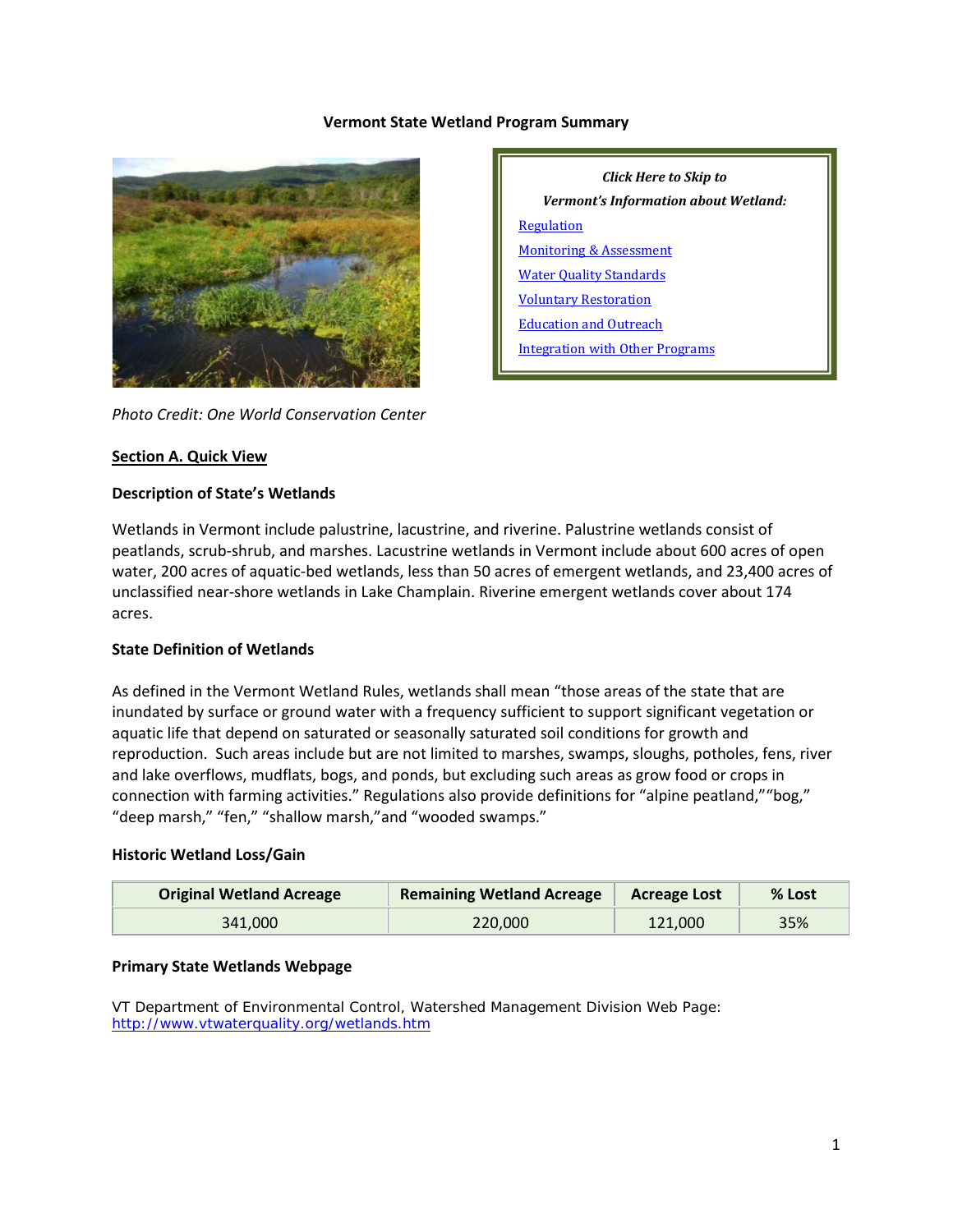### **State Wetland Program Plan**

Vermont Wetland Program Plan [http://water.epa.gov/type/wetlands/upload/vt\\_wpp.pdf](http://water.epa.gov/type/wetlands/upload/vt_wpp.pdf)

### **No Net Loss/Net Gain Goal**

Policy as stated in the Vermont Wetland Rules, Sec. 1.1 Purpose and Authority: It is the policy of the State of Vermont to identify and protect significant wetlands and the values and functions which they serve in such a manner that the goal of no net loss of such wetlands and their functions is achieved. The no net loss policy is also in state statute.

### **State Resources for Wetland Work (2014 Estimates)**

| <b>State</b><br><b>Name</b> | Core element #1:<br><b>Regulation</b> | <b>Core Element #2:</b><br><b>Monitoring and</b><br><b>Assessment</b> | <b>Core Element #3:</b><br><b>Wetland Water</b><br><b>Quality Standards</b> | <b>Core Element #4:</b><br><b>Voluntary</b><br>Wetland |
|-----------------------------|---------------------------------------|-----------------------------------------------------------------------|-----------------------------------------------------------------------------|--------------------------------------------------------|
| <b>Agency</b>               | <b>DEC</b>                            | DEC Monitoring and                                                    | DEC (mostly for                                                             | <b>Restoration</b><br><b>DEC</b>                       |
|                             |                                       | <b>Assessment Program</b>                                             | looking at                                                                  |                                                        |
|                             |                                       |                                                                       | certifications, not                                                         |                                                        |
|                             |                                       |                                                                       | developing                                                                  |                                                        |
|                             |                                       |                                                                       | standards)                                                                  |                                                        |
| Source(s)                   | Federal, permit fees                  | WPD grants, small                                                     | Combined with                                                               | <b>EPA Program</b>                                     |
|                             | fund, general fund                    | state match                                                           | regulatory; some                                                            | Development                                            |
|                             |                                       |                                                                       | <b>EPA Program</b>                                                          | Grants; RCPT grant                                     |
|                             |                                       |                                                                       | Development                                                                 | (NRCS)                                                 |
|                             |                                       |                                                                       | Grants                                                                      |                                                        |
| <b>Amount</b>               | Unavailable                           | Unavailable                                                           | Unavailable                                                                 | Unavailable                                            |
| <b>Staffing</b>             | 5.25 FTE                              | 0.5 FTE                                                               |                                                                             |                                                        |
| <b>Agency</b>               | <b>Fish and Wildlife</b>              | <b>DEC Watershed</b>                                                  |                                                                             | <b>Fish and Wildlife</b>                               |
|                             | (looking at permits)                  | Management                                                            |                                                                             |                                                        |
| Source(s)                   | Unavailable                           | Unavailable                                                           |                                                                             | Unavailable                                            |
| <b>Amount</b>               | Unavailable                           | Unavailable                                                           |                                                                             | Unavailable                                            |
| <b>Staffing</b>             | 0.25 FTE                              | 0.25 FTE                                                              |                                                                             | 0.5 FTE                                                |
| <b>Agency</b>               | Land Use                              |                                                                       |                                                                             | <b>NRCS</b>                                            |
|                             | (looking at permits)                  |                                                                       |                                                                             |                                                        |
| Source(s)                   | Unavailable                           |                                                                       |                                                                             | Unavailable                                            |
| <b>Amount</b>               | Unavailable                           |                                                                       |                                                                             | Unavailable                                            |
| <b>Staffing</b>             | 1 FTE                                 |                                                                       |                                                                             | <1 FTE (one part-                                      |
|                             |                                       |                                                                       |                                                                             | time staff person)                                     |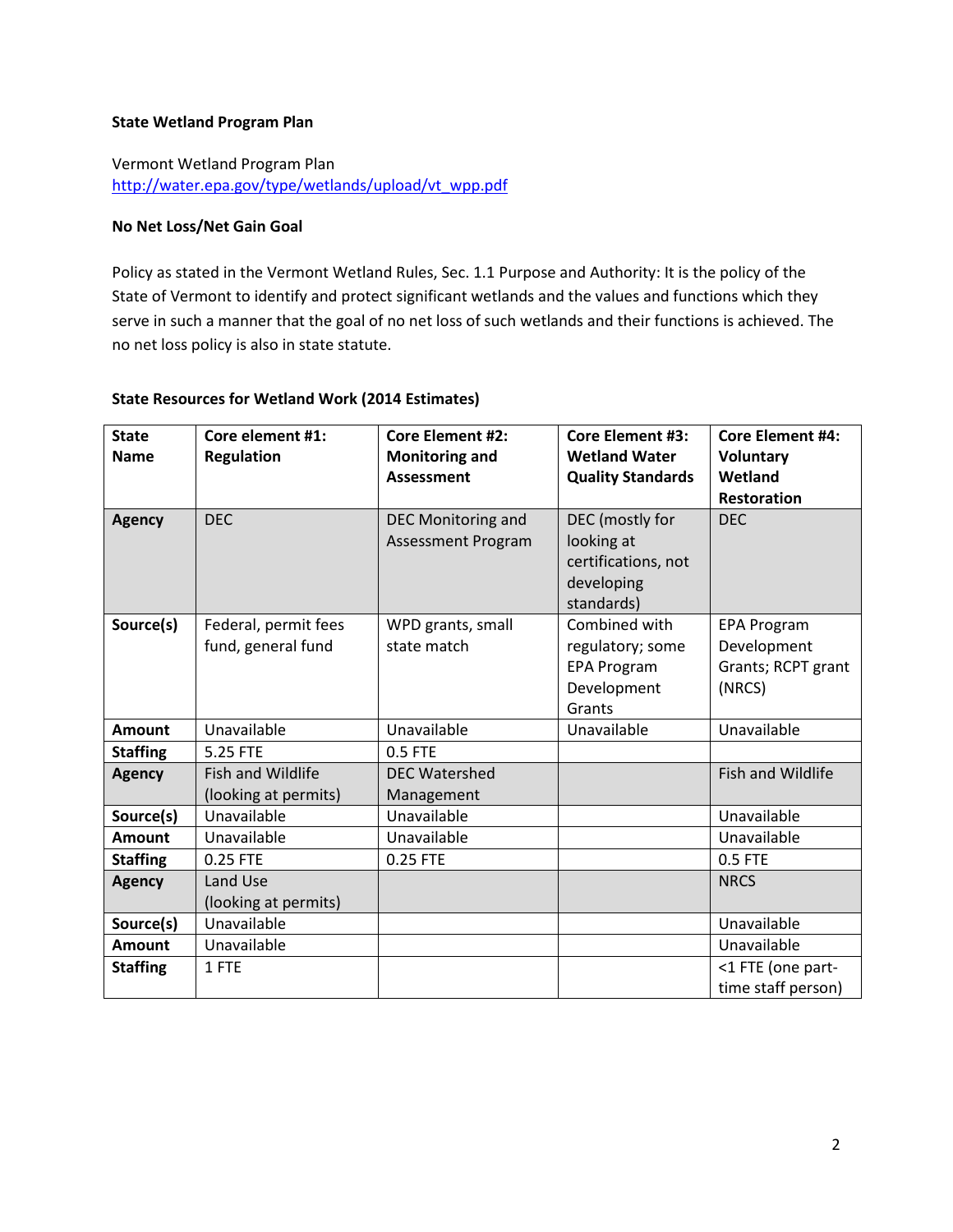### **State Permitting Fees**

| <b>State Permitting Fee</b> | <b>State Name</b>                                                                                                                                   |
|-----------------------------|-----------------------------------------------------------------------------------------------------------------------------------------------------|
| Yes/No                      | <b>YES</b>                                                                                                                                          |
| Amount (range)              | \$200-\$95k (pipeline project); fee is based on square footage<br>of the project; agricultural conversion projects = maximum<br>permit fee of \$200 |
| Agency                      | <b>DEC</b>                                                                                                                                          |

### **Innovative Features**

• *Vermont Riparian Buffer Guidance:* Vermont has a non-regulatory buffer zone of 50 feet or more depending on the significance of the wetland functions and values. The *Guidance* is for use by Agency staff in establishing Agency recommendations and testimony in the Act 250 process; and assisting applicants in designing Act 250-regulated projects that incorporate appropriate buffer zone widths for protecting riparian functions. For more information go to: <http://www.anr.state.vt.us/site/html/buff/anrbuffer2005.htm>

## **Models and Templates**

- *Vermont Wetland Functions and Values List*: Vermont provides an evaluation list that the Vermont Wetland Program uses to evaluation Vermont wetlands and their importance to the public and ecosystem health. The evaluation sheet is used by wetland professionals for a preliminary assessment of wetland functions and values. To view the list, go to: [http://www.watershedmanagement.vt.gov/wetlands/htm/wl\\_function.htm](http://www.watershedmanagement.vt.gov/wetlands/htm/wl_function.htm)
- Vermont Rapid Assessment Method (VRAM)
- Vermont's Wetlands Webpage is a one-stop online source for connections to all the state's wetland-related guidance and resources; it serves as an excellent model for other states: <http://www.watershedmanagement.vt.gov/wetlands.htm>
- Draft Antidegradation Procedure that includes wetlands

# <span id="page-2-0"></span>**Section B. Regulation**

# **How are Wetlands Regulated in Vermont?**

Vermont has its own wetland permitting program. The State of Vermont identifies and protects wetlands through 1) the Vermont Wetland Rules, 2) the Land Use and Development Law and 3) Clean Water Act (CWA) §401 certification in association with the federal §404 permit program. The Vermont Wetland Rules (1990, amended 1990, 2010) regulate wetlands which provide significant functions and values. The Rules are part of Vermont's Wetland Protection Act. Conditional and allowed activities, exemptions, permitting procedures, and mitigation requirements are described in the rules, as well as enforcement provisions and wetland classification. The Vermont Wetland Rules can be downloaded from: [\(http://www.watershedmanagement.vt.gov/wrprules/wsmd\\_VWR%207-16-10.pdf\)](http://www.watershedmanagement.vt.gov/wrprules/wsmd_VWR%207-16-10.pdf). Vermont has developed "Significant Wetland Inventory" (VSWI) maps to add in formal determinations and that adds to the maps available in the state.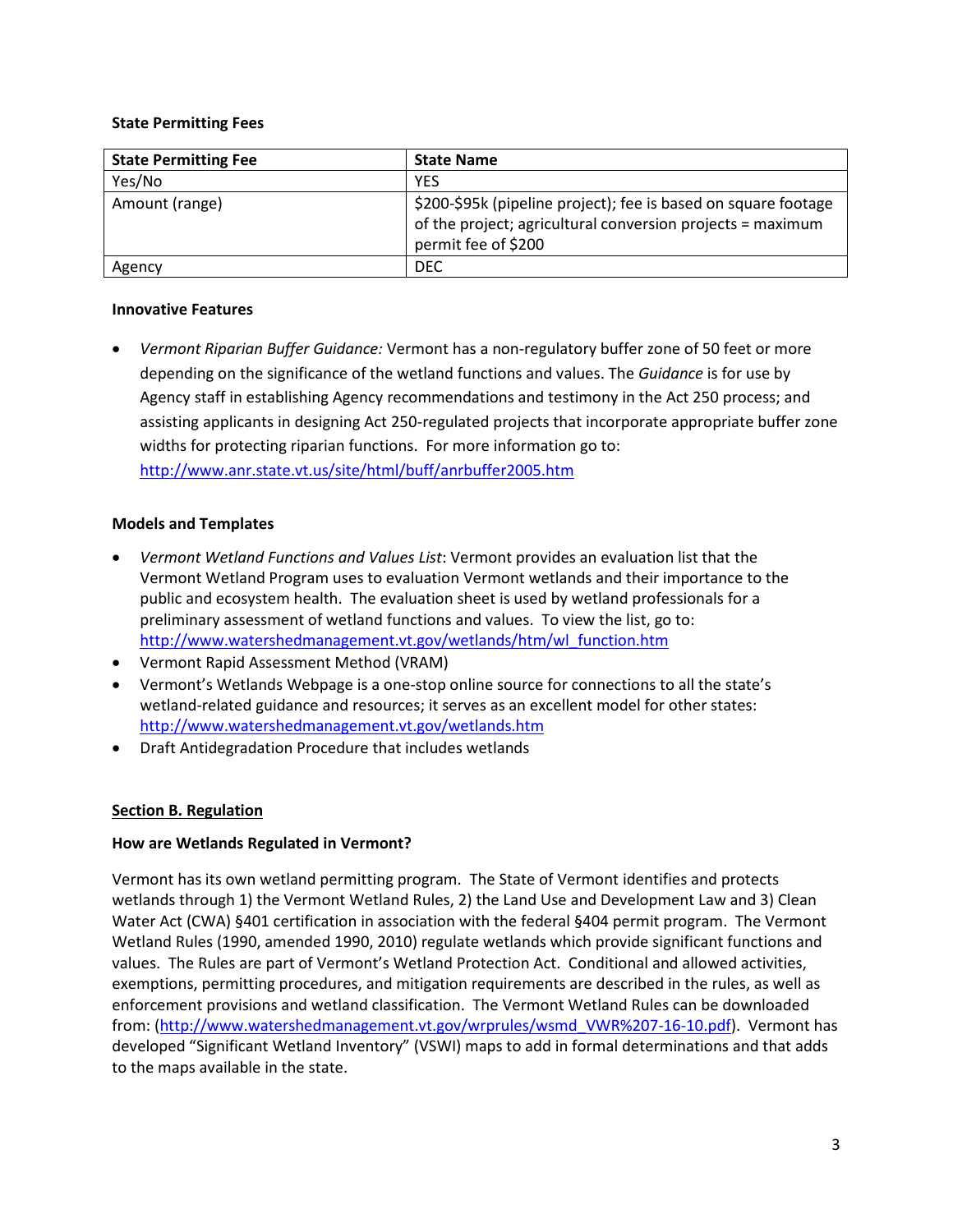Wetlands that are "presumed" to provide significant functions and values, and so are subject to the Vermont Wetland Rules include: 1) any wetland on the VSWI map, 2) any wetland contiguous or connected to the VSWI mapped wetland, 3) any wetland that is the same type and size as what is on the VSWI maps (1/2 acre or larger) and 4) wetlands over or under a half acre that are:

- adjacent to a stream, lake, pond, or river
- vernal pools
- special and unique wetlands like bogs or fens
- headwaters above 2500 feet elevation
- adjacent to impaired waters

Vermont's Agency of Natural Resources' (ANR) contains the Department of Environmental Conservation (VTDEC), which houses the Watershed Management Division. DWQ manages the Wetlands Section. The Wetland Rules are implemented by the Watershed Management Division Program. The purpose of the rules is "to identify and protect significant wetlands and the values and functions which they serve in such a manner that the goal of no net loss of such wetlands and their functions is achieved. The Vermont Wetlands Program is responsible for identifying and protecting wetlands and the functions and values they provide by the implementation and informal interpretation of the Vermont Wetland Rules. Activities to achieve these goals include education, project review, and enforcement.

Vermont's Wetland Rules classify wetlands into three categories based on an evaluation of functions:

- Class One wetlands are those wetlands that are "exceptional or irreplaceable in their contribution to Vermont's natural heritage and are therefore so significant that they merit the highest level of protection;"
- Class Two wetlands are "so significant, either taken alone or in conjunction with other wetlands, that they merit protection;"
- Class Three wetlands are those wetlands that "have not been determined by the Program to be so significant that they merit protection under the rules," either because they have not been evaluated or because when last evaluated, did not merit Class One or Class Two classification Wetlands that are not mapped on the Vermont State Wetlands Inventory (VSWI) are Class Three wetlands.

Class One and Two wetlands are "significant wetlands" and therefore are protected under the Vermont Wetland Rules. The Rules establish a regulatory program for Class One and Class Two wetlands and adjacent buffer zones. Rule-making procedures are required for re-classification of wetlands. This expanded jurisdiction beyond the old NWI maps. Since the update in 2010, program staff can make Class 2 and Class 3 determinations and can suggest Class 1 resources. There are only three Class 1 wetlands in the state at this time. Any wetland that has not been evaluated is treated as a Class 2 wetland. The program can also determine what size a buffer zone should be. Vermont has developed "Significant Wetland Inventory" (VSWI) maps to add in formal determinations and that adds to the maps available in the state. Class Three wetlands are not protected under the Rules, however, they may be protected by other state, federal, or local regulations.

Vermont's Natural Resources Board has two panels: the Land Use Panel and the Watershed Management Division Panel. The Panel is responsible for adoption of the Vermont Wetland Rules, state water quality standards and rules regulating uses of public water, surface water levels, designation of outstanding resource waters, and classification of wetlands and outstanding resource waters. The *Land Use and Development Law*, also known as Act 250, requires a land use permit prior to certain kinds of development.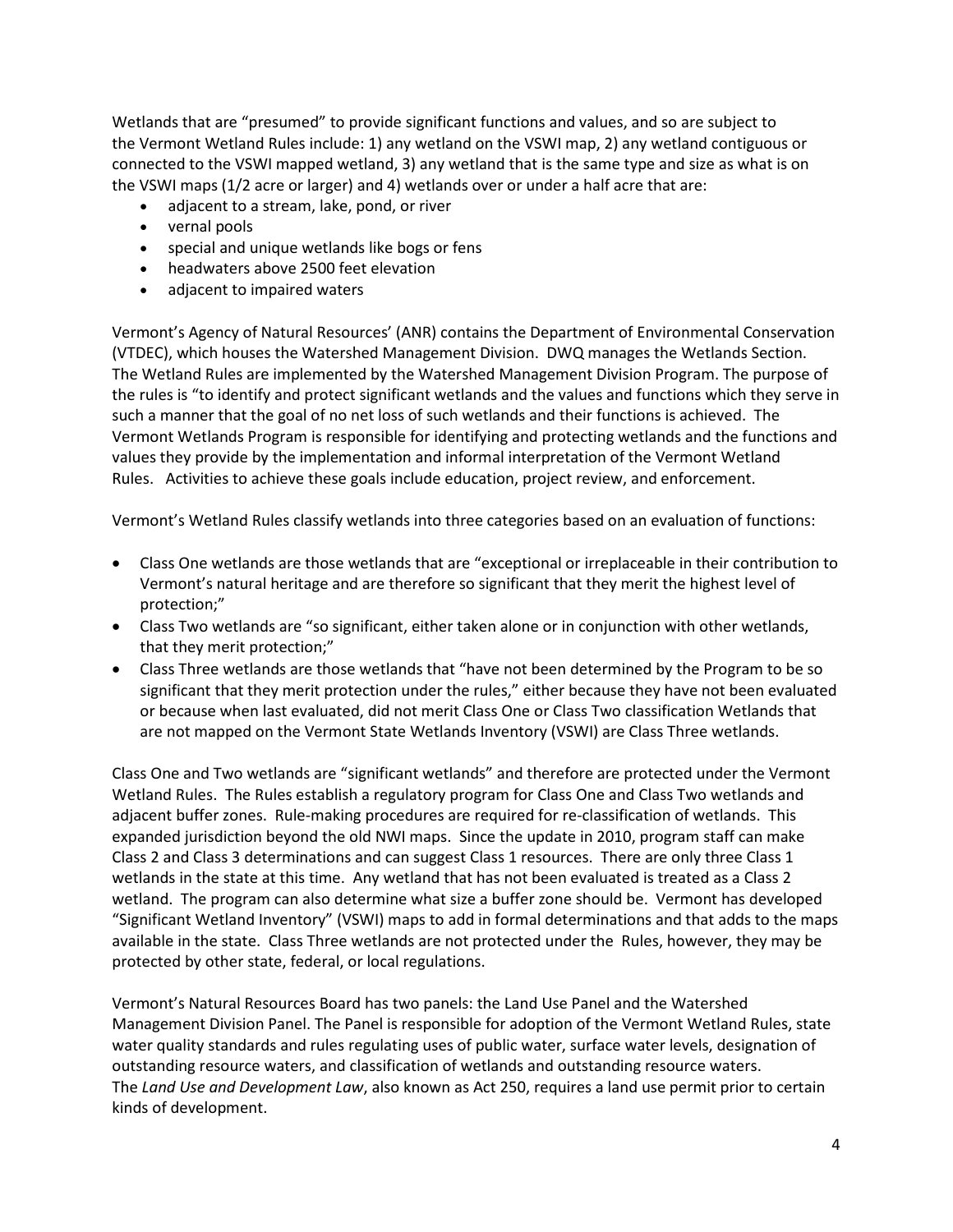State wetland permits are called Conditional Use Determinations (CUDs). The CUD process includes §401 water quality certification for those projects that require federal review and approval under CWA §404 in making permit determination. To obtain a permit, applicants must demonstrate that have avoided and minimized impacts to wetlands so that there is no impact of a function or value of the wetland and that they are in compliance with the Vermont Wetland Rules. Issuance of a CUD serves as a presumption of compliance with the wetland rules. VTDEC staff relies on the regulatory framework provided by the Vermont Wetland Rules and best professional judgment. The rules list and describe ten functional criteria for evaluating a wetland's significance, both for purposes of classification and determination of level of protection merited. The state has both individual and general permits for wetland impacts, based on thresholds and consideration of sensitive areas.

*Other wetlands* may be considered under criteria pertaining to water pollution, streams, wildlife habitat, aesthetics, natural areas, threatened and endangered species habitat, and erosion control. (VSA, Title 10 Section 6001-6092). Vermont wetlands do not include deep flowing waters or streams, which are regulated by a separate program for lakes and streams.

The state also has new Shoreland Zoning requirements for shoreland encroachment that can include wetlands. There can be jurisdictional overlap between wetland regulations and these Shoreland Zoning requirements.

### **Wetland Delineation**

| <b>Delineation Guidance</b> | Yes | No | <b>Detail</b> |
|-----------------------------|-----|----|---------------|
| Use State's Own Method      |     | х  |               |
| Use Corps' 87 Manual and    |     |    |               |
| <b>Regional Supplement</b>  |     |    |               |
| Other (Please describe)     |     | х  |               |
|                             |     |    |               |

### **Evaluation Methodology**

Vermont Wetland Rules provide guidance on how the functions and values of wetlands are to be evaluated. When evaluating whether a wetland is a Class II or a Class I wetland, the functions that the wetland serves both as a discrete wetland and in conjunction with other wetlands by considering the functional criteria listed in Section 5 of the Rules.

[\(http://www.watershedmanagement.vt.gov/wrprules/wsmd\\_VWR%207-16-10.pdf\)](http://www.watershedmanagement.vt.gov/wrprules/wsmd_VWR%207-16-10.pdf).

### **Exempted Activities** (State reviewing this section; check with state for clarification)

Vermont's exemptions are very different from the federal exemptions. Exemptions are listed in the Vermont Wetland Rules. Generally, the Rules regulate all activities that involve draining, dredging, filling, grading, or changing the flow of water into or out of a significant wetland, with some exemptions for silviculture and agriculture. The state's definition of agriculture is very different (cropland prior to 1986 and farmland prior to 1990 are exempt). This includes lands that have been farmed or kept in regular rotation since 1990 or any activity before the Rules took effect. Evaluation of presumption includes evaluation of non-mapped wetlands. If it meets presumption, the state assumes it meets Class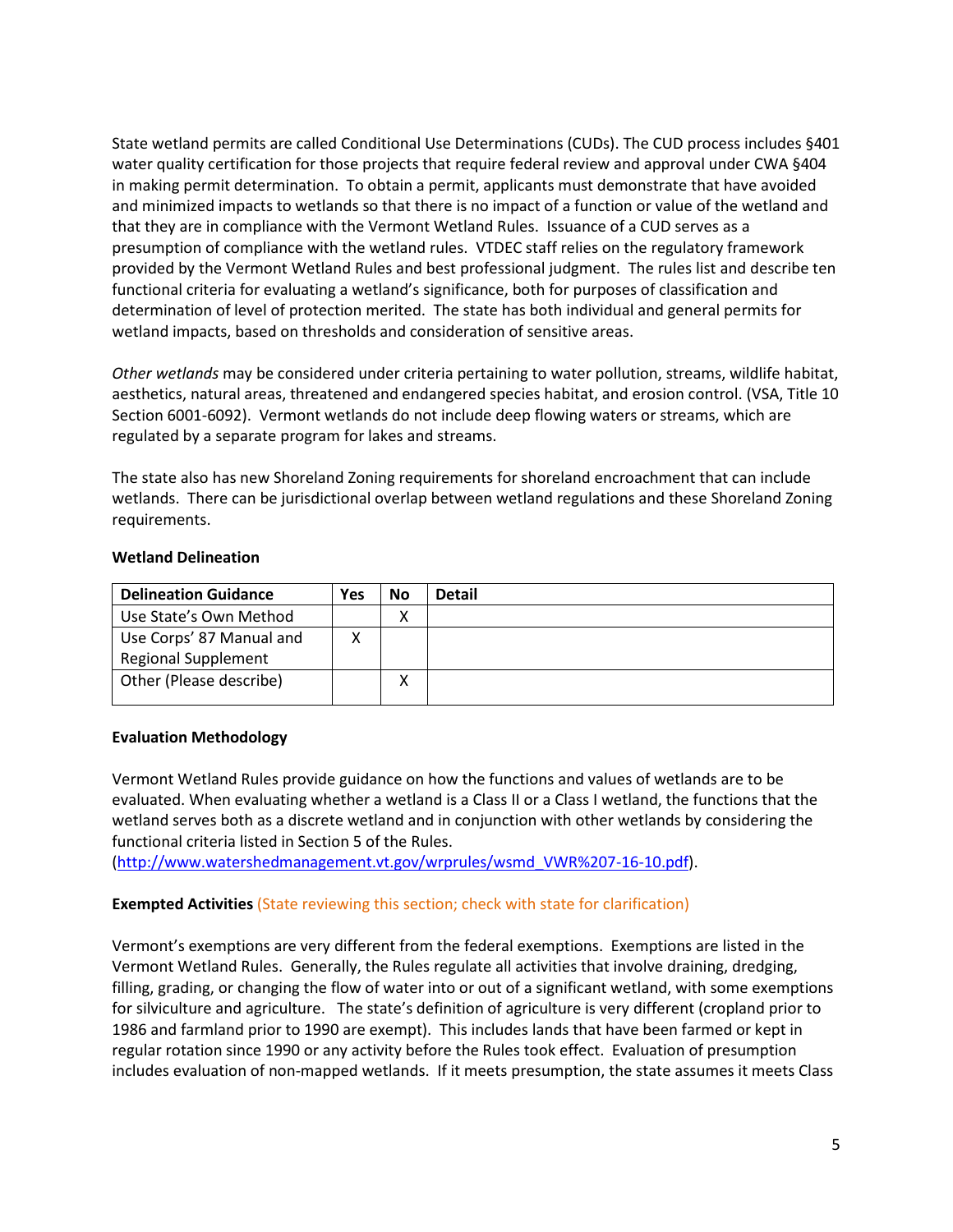2 requirements until it is formally assessed for functions and values. Vermont's Wetland Rules can be downloaded from[: http://www.watershedmanagement.vt.gov/wrprules/wsmd\\_VWR%207-16-10.pdf.](http://www.watershedmanagement.vt.gov/wrprules/wsmd_VWR%207-16-10.pdf)

# **Special Provisions for Agriculture and Forestry** (State reviewing this section; check with state for clarification)

Many silvaculture and agriculture activities are either exempt or are considered allowed uses. The state's definition of agriculture is very different (cropland prior to 1986 and farmland prior to 1990 are exempt). Agriculture provisions apply to anything in agricultural use since 1990 and any agricultural conversion since the Rules took effect. Best management practices (BMPs) from the Forest, Parks and Recreation Department at ANR must be followed.

## **Penalties and Enforcement**

The Agency Enforcement Division is responsible for enforcement, as specified in the Vermont Wetland Rules. Violations may be subject to civil suit, injunction, remediation, the assessment of punitive damages, and reimbursement for damages caused by the violation, as well as administrative penalties of up to \$25,000 per violation plus \$10,000 per day the violation continues, and civil penalties of up to \$50,000 per violation plus \$25,000 per day the violation continues.

## **Permit Tracking**

The Vermont Wetlands Program tracks permits using VTDEC's Wetland Program's permit tracking system, which documents all wetland projects that have come under staff review. The database includes information collected from project review sheets, enforcement proceedings, field inspections, including responses to registered complaints.

# **State General Permit (statewide vs. regional coverage)**

| <b>Permit Coverage</b>          | <b>Yes</b> | No | <b>Detail (Type of Permit)</b> |
|---------------------------------|------------|----|--------------------------------|
| Regional General Permit         |            |    |                                |
| <b>Statewide General Permit</b> |            | '  |                                |

*Description:* Vermont has its own permitting program and issues §401 certifications for all permits by the Corps.

### **Assumption of 404 Powers**

| <b>Assumption Status</b>         | Yes | No | <b>Detail</b>                                                                                                                                    |
|----------------------------------|-----|----|--------------------------------------------------------------------------------------------------------------------------------------------------|
| Assumed                          |     | Λ  |                                                                                                                                                  |
| <b>Working Toward Assumption</b> |     | ∧  |                                                                                                                                                  |
| <b>Explored Assumption</b>       |     | х  | Assumption has been discussed, but the state is not<br>being pursued at this time. Funding is the primary<br>reason for not pursuing assumption. |

#### **Joint permitting**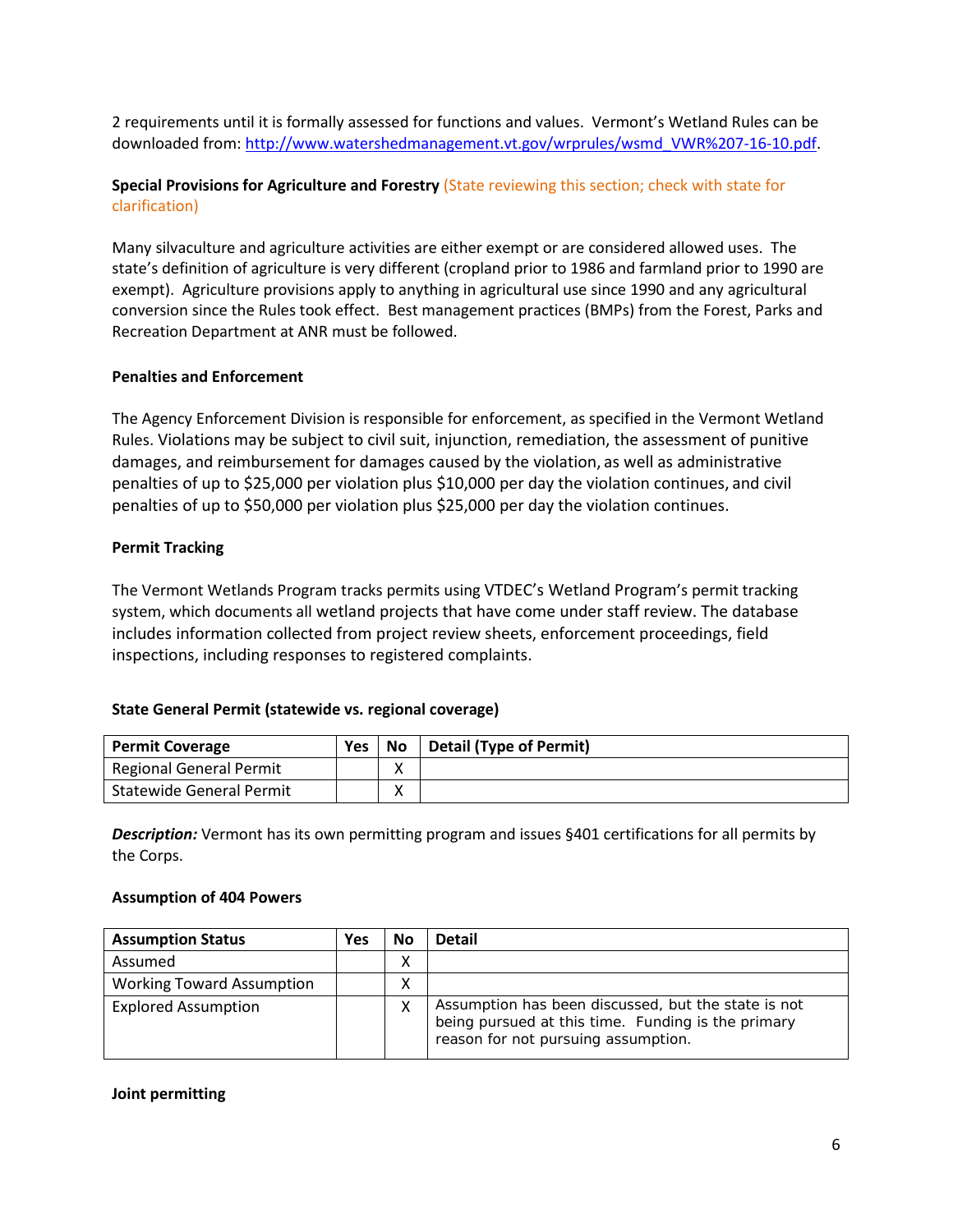None.

# **Special Area Management Plans and Advanced Identification Plans**

Information not available.

### **Buffer Protections**

- Vermont requires buffer zones of 50 feet or more depending on the significance of the wetland functions and values. Projects must stay 50 feet out of the buffer zone or apply for a permit,
- *Vermont Riparian Buffer Guidance* is used by Agency staff in establishing Agency recommendations and testimony in the Act 250 process; and assisting applicants in designing Act 250-regulated projects that incorporate appropriate buffer zone widths for protecting riparian functions. For more information go to:<http://www.anr.state.vt.us/site/html/buff/anrbuffer2005.htm>
- The state provides a report called "Buffer Zones and Beyond" that addresses the buffer zone in terms of wildlife habitat use.
- Additionally, the state's "Wetland Buffers: Use and Effectiveness" report details the use of specific wildlife species within a certain distance of the wetland edge in the buffer zone.

## **Mitigation Policy**

Vermont does not approve mitigation often. When mitigation is approved, the Corps takes the lead through the In Lieu Fee (ILP) Program. The Vermont Wetland Rules (Section 8.5) state that adverse impacts, other than minimal impacts, will not be permitted unless avoidance and minimization sequencing has been conducted. Avoidance and minimization are strongly emphasized in the state. Once sequencing requirements have been met, compensation may be considered if in accordance with the rules. Restoration and creation will be permitted to compensate for necessary impacts to Class Two wetlands. No impacts are allowed for Class 1 wetlands unless there is a public health risk. To date there has been no mitigation on Class 1 wetlands in the state. Mitigation must compensate for the impacted functions specified in the rules through wetland creation at a minimum of a 1:1 ratio.

### **Mitigation Database**

The state does not have a mitigation database. The Corps uses the RIBITS national database.

### <span id="page-6-0"></span>**Section C. Monitoring and Assessment**

### **Agency Responsible for Wetland Monitoring and Assessment**

The Vermont Department of Environmental Conservation (VT DEC) is responsible for monitoring and assessment. These assessments are conducted according to a checklist of criteria that are evaluated through professional expertise and judgment.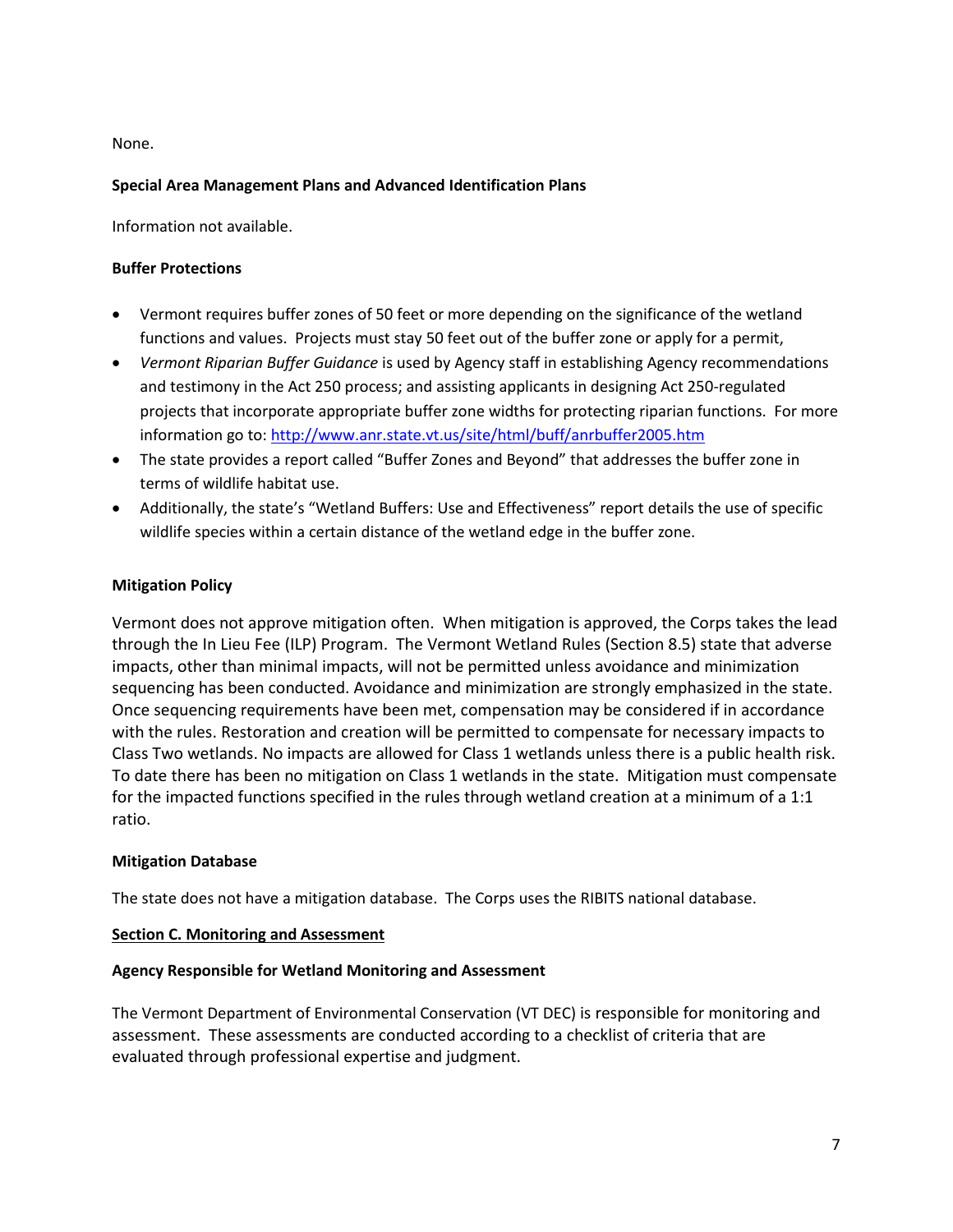VT DEC's Vermont Bioassessment Monitoring Program documents wetland community taxa, water quality and measurable disturbance for the multitude of wetland types, and evaluate the resulting condition gradient utilizing plant species and the key to assess the condition of Vermont wetlands.

The state uses the *Vermont Rapid Condition Assessment Method (VCRAM)* to assess wetland function and condition. VCRAM was developed by the Agency of Natural Resources' Watershed Management Division to determine the condition of Vermont's wetlands.

VTDEC and the Vermont Wildlife Diversity Program have developed methods for the classification and bioassessment of two wetland types: seasonal pools (vernal pools) and northern white cedar swamps.

## **Mapping/Inventory** (State is currently reviewing this section; contact state for more information)

In 2010, Vermont developed "Significant Wetland Inventory" (VSWI) maps to add in formal determinations and that adds to the maps available in the state. The state does not have a proactive mapping process. Mapping only occurs if development is proposed. In order to change a map, all landowners must be contacted. VSWI maps are now a separate layer from the state's NWI maps. When a determination is made, the determination is made the VSWI layer.

If a wetland is presumptive, it does not matter if it is mapped. All state maps are advisory, indicating areas to stay away from. The state provides a specific advisory (non-jurisdictional) mapping layer that incorporated all town mapping (incorporating non-state mapping sources).

NWI maps are available for the state, and some areas have been remapped. The wetlands from the NWI maps have been reformatted for town use using GIS. Individual towns have also mapped wetlands using color infrared aerial photographs and field follow-up. NWI is currently updating its maps, but Vermont is not incorporating this information into their VSWI maps.

Additionally, the Vermont Heritage Program inventoried wetland natural community types throughout the state using The Nature Conservancy classification system.

### **State Wetland Mapping Public Portal**

Vermont Wetlands Inventory Map Website <http://anrmaps.vermont.gov/websites/WetlandProjects/default.html>

### **Wetland Classification and Assessment**

Classification of wetlands in Vermont includes three classes of wetlands: Class One wetlands are Vermont's most significant wetlands and are established through a petition process. Class Two wetlands are wetlands that provide a significant function or value, and are generally the palustrine wetlands shown on the NWI maps for the state. Class Three wetlands are those wetlands that do not have significant functions or values.

Vermont is in the process of working to refine and calibrate their Vermont Rapid Condition Assessment Method (VCRAM). The state uses the *Vermont Rapid Condition Assessment Method (VCRAM)* to assess wetland function and condition. VCRAM was developed by the Agency of Natural Resources' Watershed Management Division to determine the condition of Vermont's wetlands. The tool links wetland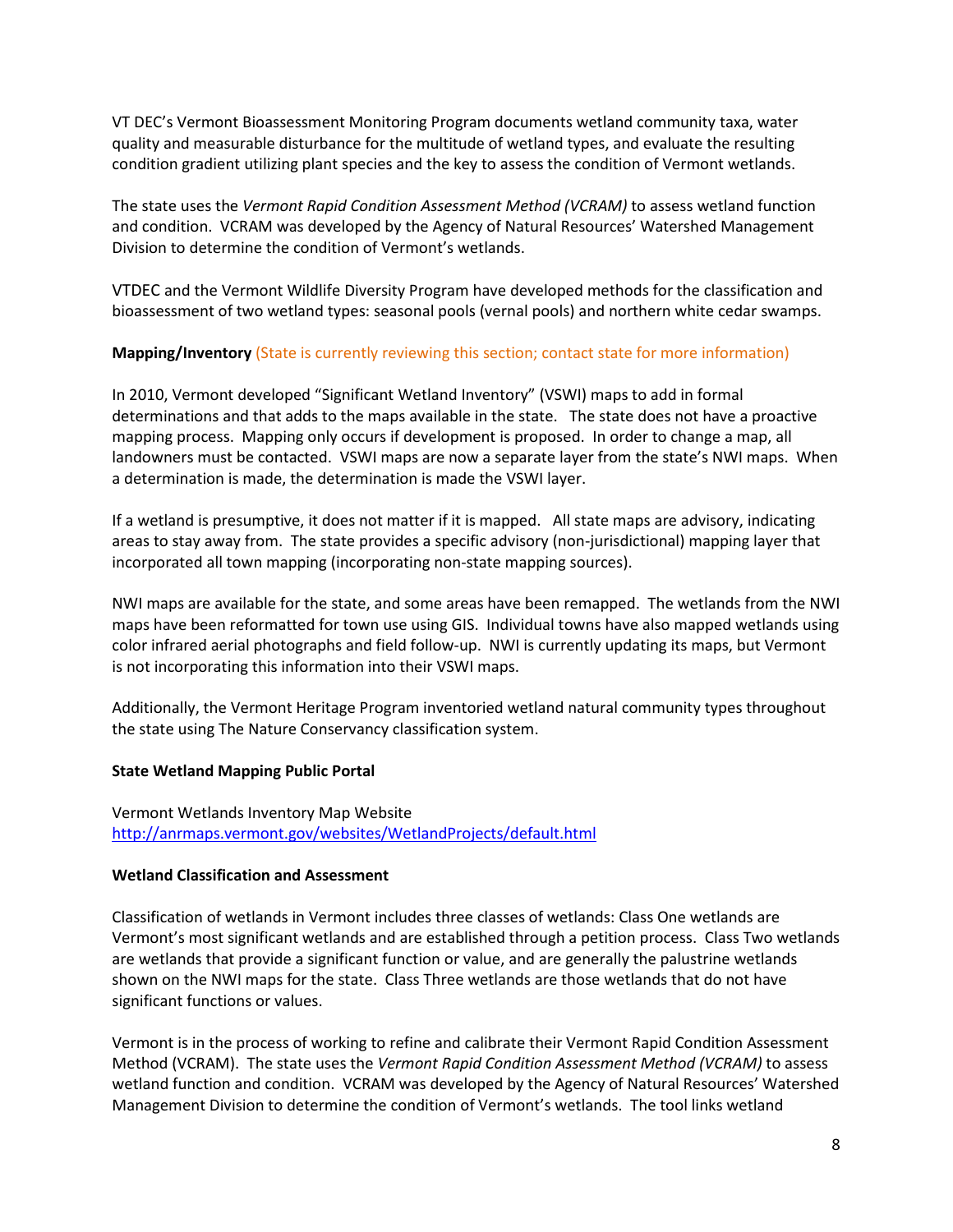impact(s) to current condition and water quality through floral taxa, the community structure of the flora, and water quality sampling.

VCRAM is not used as substitute for the evaluation of the functions of a particular wetland, rather it is used in conjunction with the state's *Function and Value Checklist* to determine the ecological significance and level of condition within the wetland. To download the Assessment Method guidance document, go to[: https://www.neiwpcc.org/nebawwg/documents/ManualSections/Section%208\\_2.pdf](https://www.neiwpcc.org/nebawwg/documents/ManualSections/Section%208_2.pdf)

### **Statewide Wetland Monitoring Plan**

The state's Water Quality Monitoring Strategy includes wetlands. Vermont's Monitoring, Assessment and Planning Program (MAPP) integrates three components of the Vermont water pollution control program. MAPP measures water quality indicators and evaluates these indicators in light of applicable standards or thresholds. Information about the condition of waters is then used to develop watershed plans that target waters for protection or remediation. To download the state's Strategy document, go to: [http://www.anr.state.vt.us/dec/waterq/mapp/docs/mp\\_MonitoringStrategy2015.pdf](http://www.anr.state.vt.us/dec/waterq/mapp/docs/mp_MonitoringStrategy2015.pdf)

### **Overall Wetland Gain and Loss Tracking System**

None. The state does track regulatory projects and enforcement actions.

#### **Wetland Monitoring and Assessment Characteristics**

| Level   | None | Level 1 | -<br>Level 2 | -<br>Level 3 |
|---------|------|---------|--------------|--------------|
| Vermont |      |         |              |              |

| <b>Type</b> | None | <b>IBI</b>                        | Condition    | Functional                   |
|-------------|------|-----------------------------------|--------------|------------------------------|
| Vermont     |      | The state is<br>working on an IBI | <b>VCRAM</b> | State has a<br>functions and |
|             |      |                                   |              | values checklist*            |

\*This checklist is for regulatory use and is not at a high level of monitoring

| Frequency | <b>None</b> | <b>Project Specific</b> | Ongoing                 |
|-----------|-------------|-------------------------|-------------------------|
| Vermont   |             |                         | y*<br>(rotational basin |
|           |             |                         | program)                |

\*\* Program is reliant on successive EPA program development grants

*Description:* The Vermont Wetlands Bioassessment Project is part of a New England-wide effort to develop and implement biological assessment and monitoring programs for wetlands. A vernal pool study was designed by VT DEC Monitoring, Assessment & Planning Program (MAPP) to assess the natural variability in the biological, chemical, and physical make-up of reference-quality vernal pools in Vermont in order to provide a reference framework from which future vernal pool bioassessment programs can be developed; to develop a protocol for standardized sampling of macroinvertebrates, vegetation, and water chemistry in vernal pools; to develop a preliminary classification system for reference quality vernal pools that identifies important indicators if ecological health; begin to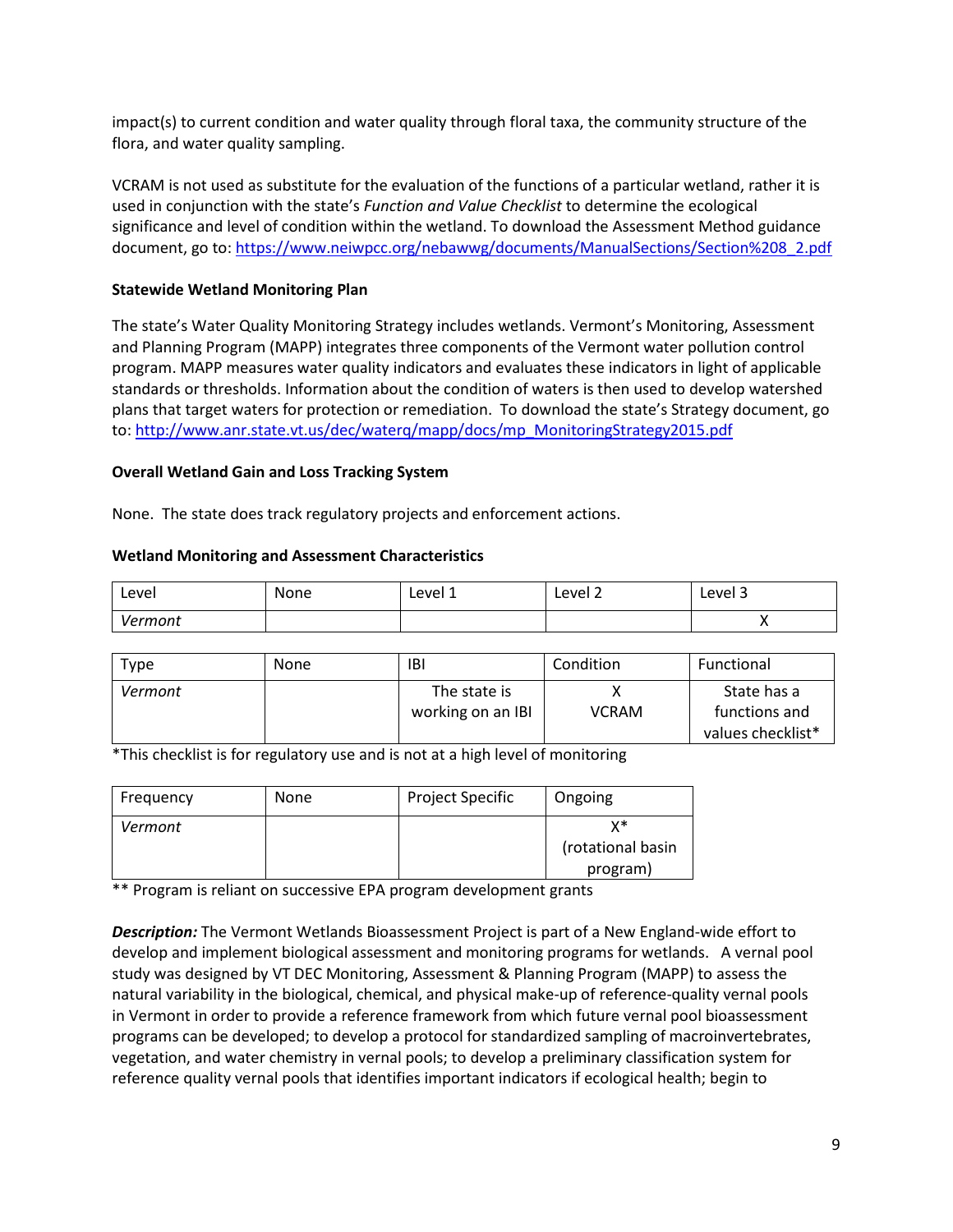identify the range of variability of identified indicators within the reference conditions well as factors that influence that variability.

#### **Participation in National Wetland Condition Assessment**

| <b>NWCA Study Type</b>      | Yes | No |
|-----------------------------|-----|----|
| <b>National Study</b>       |     |    |
| State Intensification Study |     |    |

*Detail:* State staff conducted the sampling for NWCA sites in 2011.

#### <span id="page-9-0"></span>**Section D. Water Quality Standards**

#### **Wetland and Water Quality Standards**

| <b>Type</b>            | <b>None</b> | <b>Use Existing</b><br><b>WQ</b><br><b>Standards</b> | <b>In Process</b> | Adopted | <b>Future</b><br><b>Direction</b> |
|------------------------|-------------|------------------------------------------------------|-------------------|---------|-----------------------------------|
| Wetland-specific       |             | $\pmb{\mathsf{X}}$                                   | X                 |         |                                   |
| <b>Designated Uses</b> |             |                                                      |                   |         |                                   |
| Narrative criteria in  |             |                                                      |                   |         |                                   |
| the standards to       |             | X                                                    | X                 |         |                                   |
| protect designated     |             |                                                      |                   |         |                                   |
| wetland uses           |             |                                                      |                   |         |                                   |
| Numeric criteria in    |             |                                                      |                   |         |                                   |
| the standards          |             | X                                                    | X                 |         |                                   |
| based on wetland       |             |                                                      |                   |         |                                   |
| type and location      |             |                                                      |                   |         |                                   |
| to protect the         |             |                                                      |                   |         |                                   |
| designated uses        |             |                                                      |                   |         |                                   |
| Anti-degradation       |             |                                                      |                   |         |                                   |
| policy includes        |             | $\boldsymbol{X}$                                     | X                 |         |                                   |
| wetlands               |             |                                                      |                   |         |                                   |

**Description:** Vermont has not developed water quality standards specific to wetlands, but standards do apply to all "waters of the state," which include wetlands. Wetlands are not specifically called out in the standards. State water quality regulations list a water quality anti-degradation policy, a water conservation policy, and a riparian area conservation policy, and designated uses. However, any area involving a Class One or Two wetland ultimately requires wetland rule evaluation and a permit. Surface water quality standards are narrative, chemical, and biological in nature. The state has a process for evaluating wetland water quality, but it is not yet incorporated into the state's water quality standards. The state looks to the wetland functions and values list, rather than water quality standards.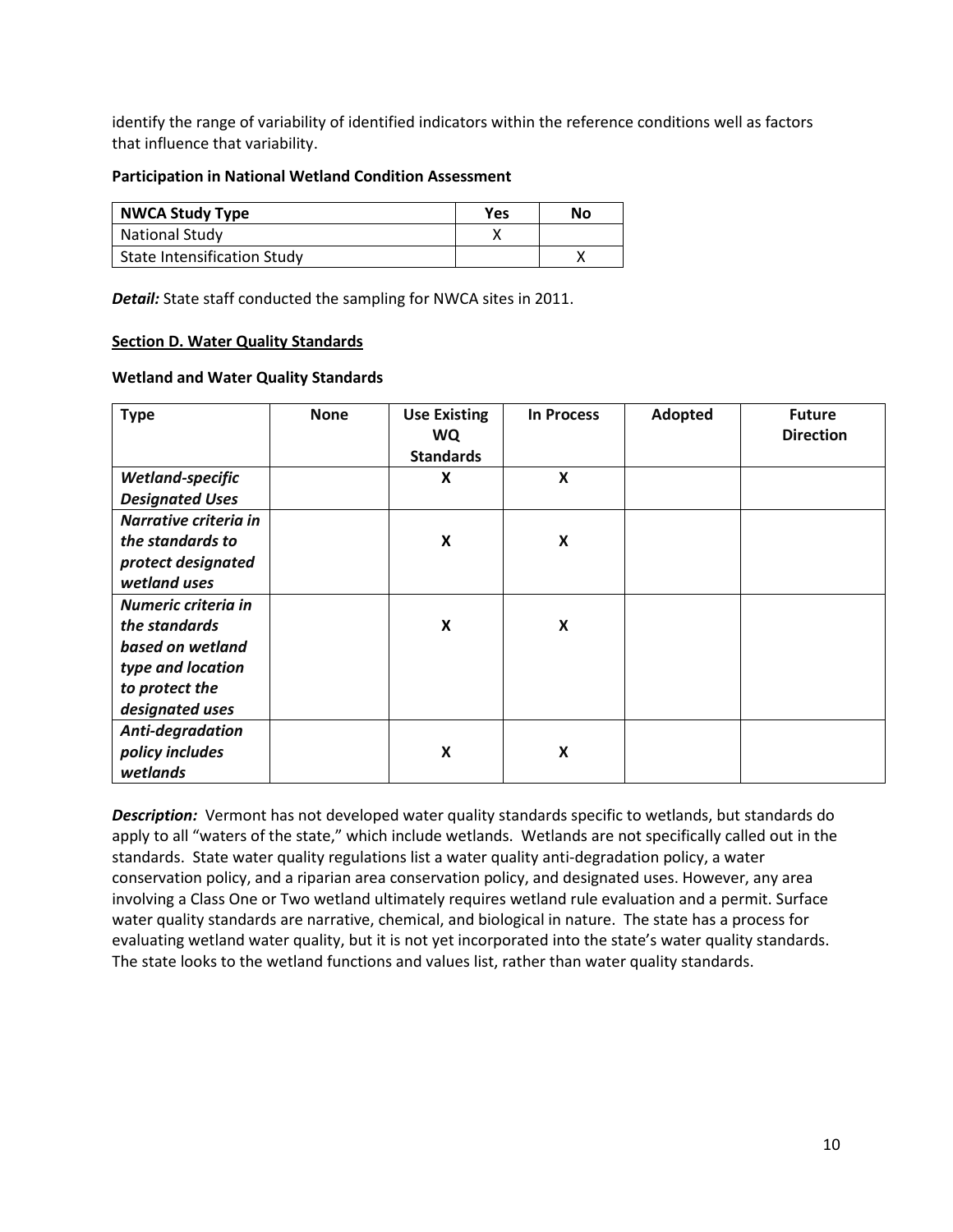### <span id="page-10-0"></span>**Section E. Voluntary Wetland Restoration**

### **Types of Wetland Restoration Work Funded by the State:**

| <b>Type of Work</b>             | <b>YES</b> | <b>NO</b> | <b>Description</b>                                                                                                                   |
|---------------------------------|------------|-----------|--------------------------------------------------------------------------------------------------------------------------------------|
| Fund Wetland Restoration (may   |            | x         | The state will fund restoration work in the future.                                                                                  |
| include easement agreements)    |            |           |                                                                                                                                      |
| <b>Private Land Restoration</b> |            | х         | See above                                                                                                                            |
| <b>Public Land Restoration</b>  |            | x         | See above                                                                                                                            |
| <b>Technical Assistance</b>     | χ          |           | The state has an MOU with NRCS and Fish and Wildlife to<br>provide technical assistance to voluntary wetland<br>restoration projects |
| Tax Incentives                  |            | х         |                                                                                                                                      |
| Other                           | x          |           | The state has a calculator that helps determine how<br>much to give towards easements.                                               |

**Description:** Vermont does not have a voluntary wetland restoration program. However, Vermont has been awarded a grant to begin the process of developing a statewide program. The program will be in partnership with NRCS.

## **Voluntary Wetland Restoration Program Components**

| <b>Wetland Restoration Efforts</b>                                                                                 | Nothing in<br>the Works | <b>Planning</b> | <b>In Progress</b> | Mature/<br>Complete |
|--------------------------------------------------------------------------------------------------------------------|-------------------------|-----------------|--------------------|---------------------|
| Program has a set of restoration<br>goals                                                                          | N/A                     |                 |                    |                     |
| Coordinate with relevant<br>agencies that outline<br>restoration/protection goals and<br>strategies and timeframes | N/A                     |                 |                    |                     |
| Developed multi-agency body to<br>coordinate restoration/<br>protection efforts                                    | N/A                     |                 |                    |                     |
| Set restoration goals based on<br>agency objectives and available<br>information                                   | N/A                     |                 |                    |                     |

# **Goals for Restoration Projects\***

| Goal                                    | Yes | No | <b>Description</b> |
|-----------------------------------------|-----|----|--------------------|
| No Net Loss                             | N/A |    |                    |
| Reverse Loss/Net Gain                   | N/A |    |                    |
| Nonpoint Source Pollution (NPS)/WQ      | N/A |    |                    |
| <b>Total Maximum Daily Load (TMDLs)</b> | N/A |    |                    |
| Habitat                                 | N/A |    |                    |
| <b>Coastal Protection</b>               | N/A |    |                    |
| <b>Floodwater Protection</b>            | N/A |    |                    |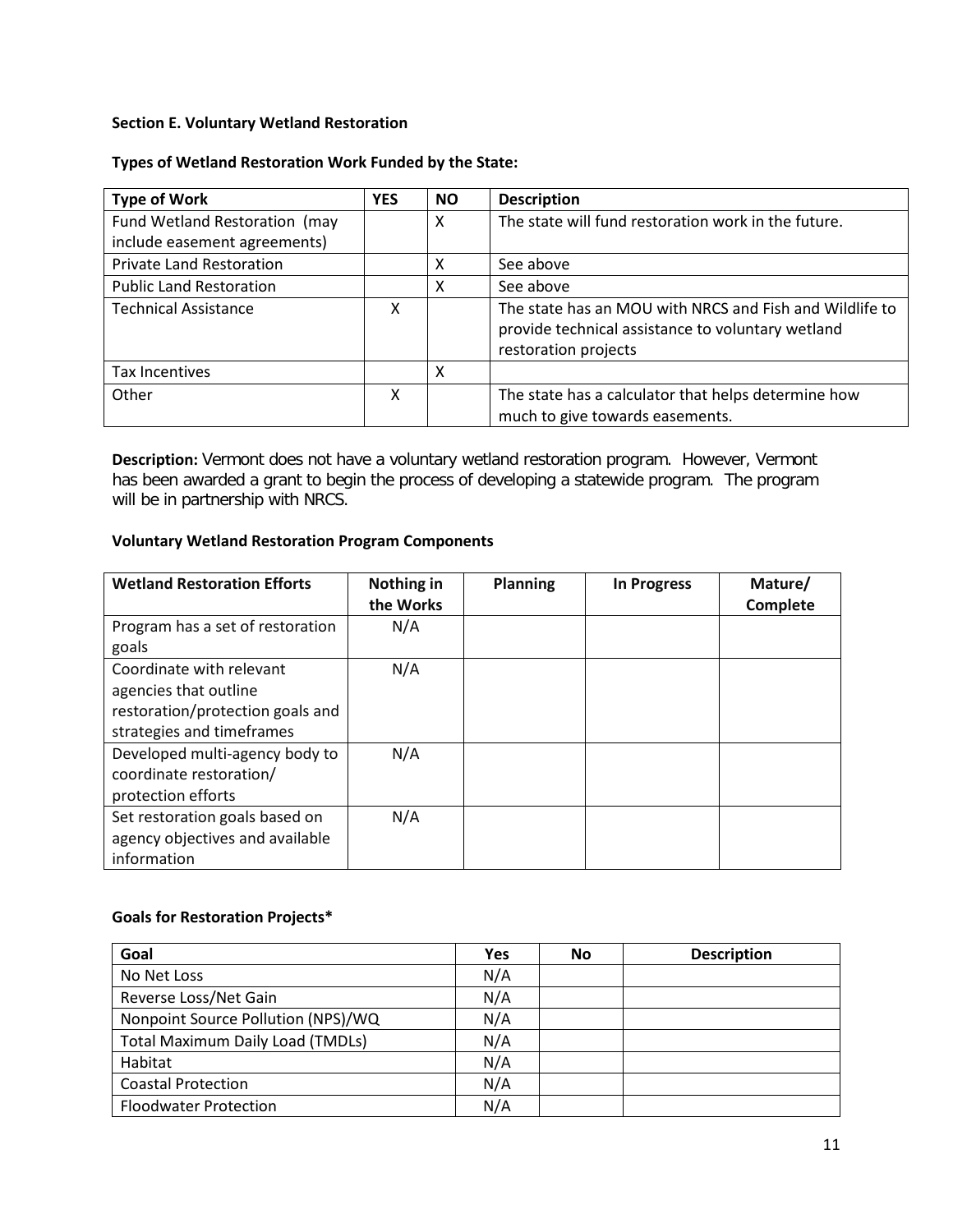| Groundwater                | N/A |  |
|----------------------------|-----|--|
| Other<br>(please describe) | N/A |  |

### **Landowner Guides and Handbooks to Assist with Voluntary Wetland Restoration Efforts**

None. However, the Vermont Wetland Program page offers links to a range of resources for the public on wetland restoration:<http://www.watershedmanagement.vt.gov/wetlands.htm>

### <span id="page-11-0"></span>**Section F. Innovative and/or Highly Effective Education and Outreach**

- Vermont's Wetlands Webpage is a one-stop online source for connections to all the state's wetland-related guidance and resources; it serves as an excellent model for other states: <http://www.watershedmanagement.vt.gov/wetlands.htm>
- *Vermont Wetland Functions and Values List*: Vermont provides an evaluation list that the Vermont Wetland Program uses to evaluation Vermont wetlands and their importance to the public and ecosystem health. The evaluation sheet is used by wetland professionals for a preliminary assessment of wetland functions and values. To view the list, go to: [http://www.watershedmanagement.vt.gov/wetlands/htm/wl\\_function.htm](http://www.watershedmanagement.vt.gov/wetlands/htm/wl_function.htm)
- *Landowner's Guide to Wetlands: what You Need to Know Before You Purchase or Build on Wetlands:* [http://www.watershedmanagement.vt.gov/wetlands/docs/wl\\_Am\\_I\\_in\\_a\\_Wetland\\_2014.pdf](http://www.watershedmanagement.vt.gov/wetlands/docs/wl_Am_I_in_a_Wetland_2014.pdf)
- Vermont *Solar Guidance* document provides information on wetland considerations for solar developers and landowners: [http://www.watershedmanagement.vt.gov/wetlands/docs/Solar%20Wetland%20Brochure%2020](http://www.watershedmanagement.vt.gov/wetlands/docs/Solar%20Wetland%20Brochure%202015.pdf) [15.pdf](http://www.watershedmanagement.vt.gov/wetlands/docs/Solar%20Wetland%20Brochure%202015.pdf)
- The *VT Herp Atlas* shows the distribution of reptiles and amphibians such as frogs and salamanders throughout the State of VT and the VT Vernal Pool Mapping Project offers the public an opportunity to become involved in mapping vernal pools.
- The *Amphibian Monitoring Training* video is a link to learn about locating and identifying areas for amphibian migration during the spring months.

#### **Section G. Climate Change and Wetlands**

The state does work on climate change issues, but the state wetland program does not currently work on specific climate change projects. It has worked on these issues in the past.

### <span id="page-11-1"></span>**Section H. Integration**

| Entity/Program Area                     | Yes/No     | Description of the Connection                                                                                     |
|-----------------------------------------|------------|-------------------------------------------------------------------------------------------------------------------|
| NPDES/Stormwater                        | <b>YES</b> | Questions are asked between program staff;<br>look at stormwater infrastructure (want to put<br>them in wetlands) |
| 303(d)                                  | NO.        | Would like to see how other states are<br>addressing this                                                         |
|                                         |            |                                                                                                                   |
| 305(b) reporting on wetlands            | YES.       |                                                                                                                   |
| <b>Total Maximum Daily Load (TMDLs)</b> | YFS.       |                                                                                                                   |